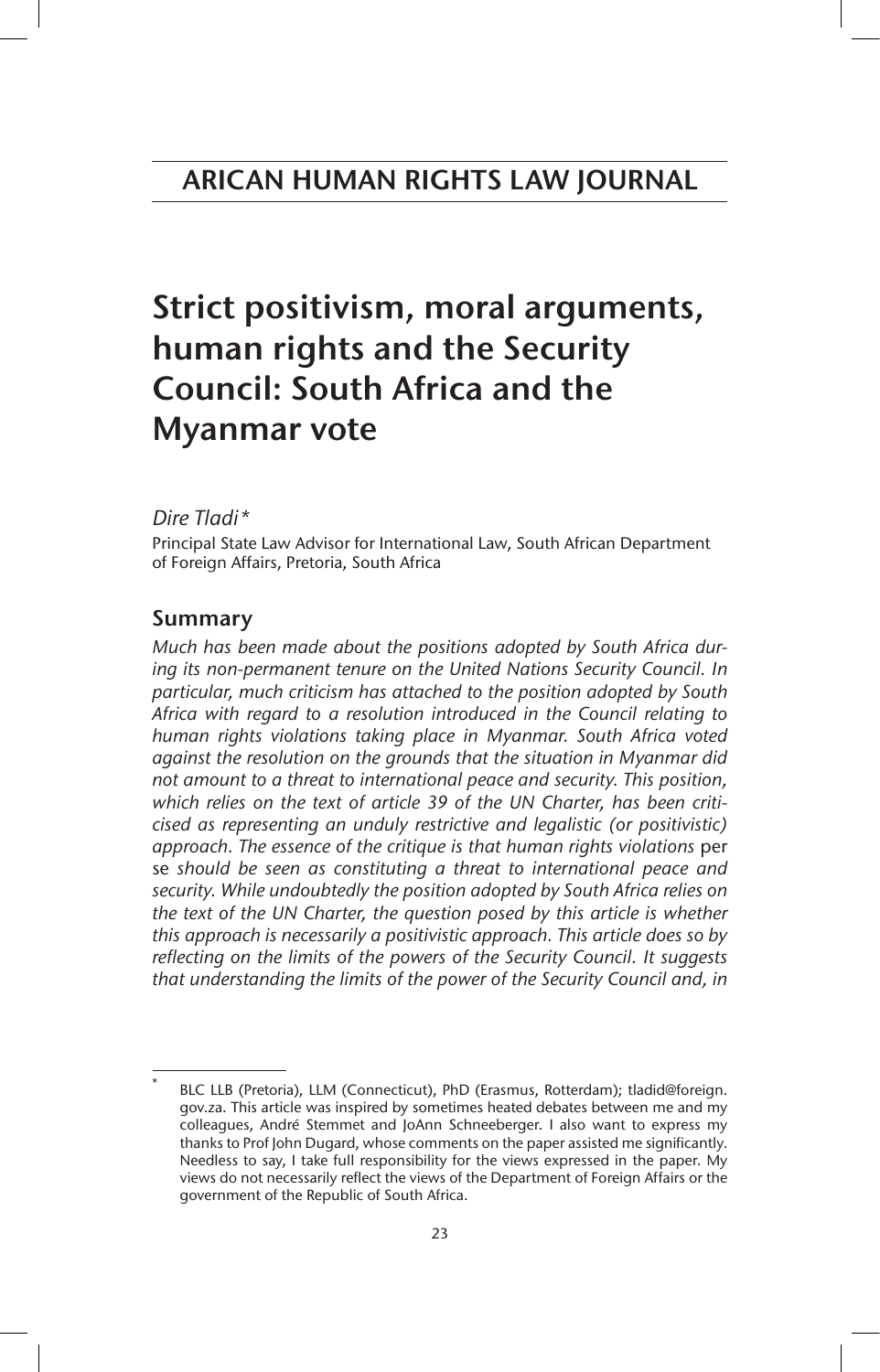*particular, the rationale for the limits of the power of the Security Council, is central to determining whether the position is indeed excessively legalistic. Finally, the views contained here are inspired by the need to develop the rule of law as well as the coherence of the international legal system.*

## 1 Statement of the issues

In January 2007, amid much excitement and contemplation, South Africa took up its seat as a non-permanent member of the United Nations (UN) Security Council. The event was widely hailed as a momentous achievement for South Africa, signifying South Africa's newly-assumed leadership position in international relations and human rights. The period leading up to South Africa's assumption of the non-permanent seat was characterised by a strong sense of goodwill and co-operation between the government, notably the Department of Foreign Affairs, the media and academia. Indeed, in keeping with this spirit of togetherness the Department of Foreign Affairs, in particular the UN Chief Directorate and the Policy and Research Unit of the Department, organised a workshop aimed at fostering engagement between academics and the government, on the approach to be adopted during our Security Council tenure.

At the time of writing this short article (November 2007), the picture is less rosy. The South African government has been criticised severely for the position it adopted in the Security Council by the media, $^1$  academics<sup>2</sup> and prominent South Africans, such as Archbishop Desmond Tutu. $3$  In the main the criticisms have a common theme, namely, that South Africa has betrayed its human rights principles by voting against, for example, the UN Security Council Resolution on Myanmar. To be true, South Africa was not the only country to vote against the Resolution. Moreover, South Africa's vote was insignificant in comparison to those of China and Russia, both of which have veto power in the Security Council. South Africa's vote, however, was met with greater criticism because of its recent history as a champion of human rights and its struggle against apartheid. This short paper evaluates criticism regarding South Africa's position from a legal perspective.

While my analysis is from a legal perspective, I adopt a broad, valuebased approach to law (and legal interpretation) and certainly do not

<sup>1</sup> 'The idiocy of SA's foreign policy' *Financial Mail* 5 October 2007; P Fabricius 'SA makes u-turn on Myanmar debacle' *The Star* 5 October 2007; 'Foreign Affairs irony' *Business Day* 2 October 2007; P Fabricius 'UN is the battleground for a new Cold War' *The Star* 10 August 2007.

<sup>&</sup>lt;sup>2</sup> See eg J Dugard 'Human rights in South Africa: Past, present and the future', paper presented at the Centre for Human Rights, University of Pretoria, April 2007.

<sup>&</sup>lt;sup>3</sup> Eg C Jacobson 'Tutu "deeply disappointed" with Myanmar vote', report of 21 January 2007 http://www.iol.co.za/index.php?set\_id=14&click\_id=68&art\_ id=iol116937588641B233 (accessed 14 October 2007).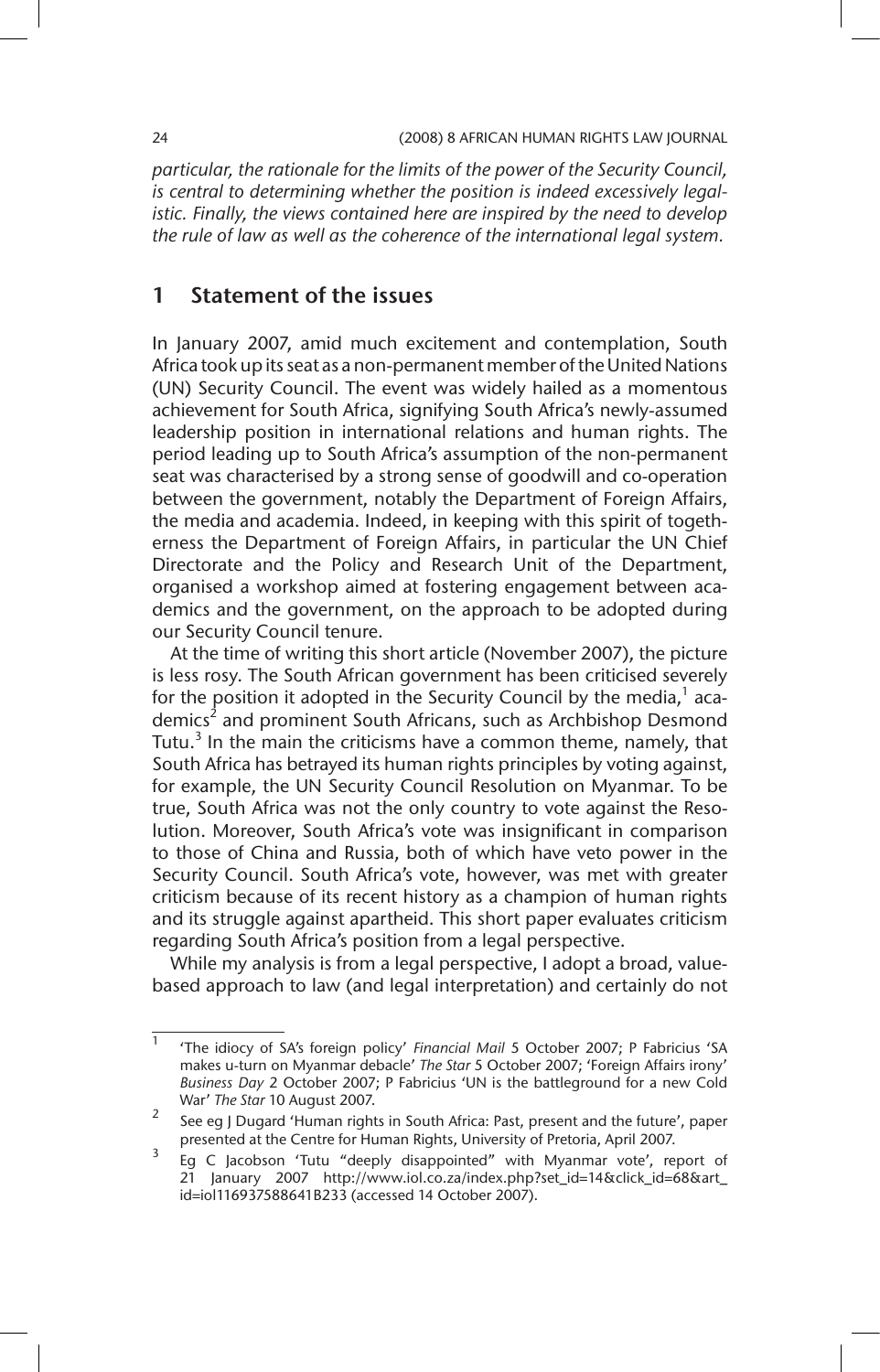support a literal, positivist approach. $4$  For the purpose of this analysis I focus on the Myanmar issue, mainly because it is the issue that has been (and continues to be) at the forefront of the debate. In the next section, I briefly describe the political situation in Myanmar and the debates within the UN Security Council. I next evaluate South Africa's position as well as the responses thereto. This is undertaken against the backdrop of the relevant legal approaches, for example, strict positivism, literalism as well as value-based approaches to international law.

Having outlined the paper's ambit, it is equally important to delineate what falls outside of the scope of the paper. The paper is not about whether the events in Myanmar constitute gross human rights violations or whether international action is the appropriate response. The question considered here is much narrower and concerns the position adopted by South Africa in January 2007 in the Security Council. In particular, the paper examines whether South Africa, in its vote on Myanmar and the subsequent explanations of its vote, adopted an unduly legalistic, literalist or positivist approach.

## 2 The story of Myanmar in the Security Council

No doubt Myanmar's story is one of gross human rights violations and brutality.<sup>5</sup> Until 1948, Myanmar, then known as Burma, was under the control of the United Kingdom. In 1948, Sao Shwe Thaik became the first President of the Union of Burma with U Nu becoming the first Prime Minister. Democracy lasted until 1962 when General Ne Win carried out a *coup d'état* and established military rule. Civil unrest directed against perceived oppression, human rights violations and economic mismanagement followed. The government responded by violently suppressing the demonstrations. The massive demonstrations and the government's violent response led to another *coup d'état*, resulting in the establishment of the State Law and Order Restoration Council (Council), another military-led regime. It was under this Council that the name Myanmar was adopted. In 1990, under the leadership of the Council, free elections were held in which the National League for Democracy emerged victorious. The results of the election were annulled and the Council refused to surrender power. In 1991, Aung San Suu Kyi, the leader of the National League for Democracy, was awarded a Nobel Peace Prize in recognition of her fight against injustice in Myanmar.

See eg D Tladi & P Dlagnekova 'The will of state, consent and international law: Piercing the veil of positivism' (2006) *SA Public Law* 111.

<sup>5</sup> The history of Myanmar reflected here is based loosely on various sources, including media reports and the internet. These include 'Myanmar' http://www.infoplease. com/ ipa/A0107808.html (accessed 10 October 2007); 'The Politics of Burma' http:// en.wikipedia.org/wiki/Politics\_of\_Myanmar (accessed 10 October 2007).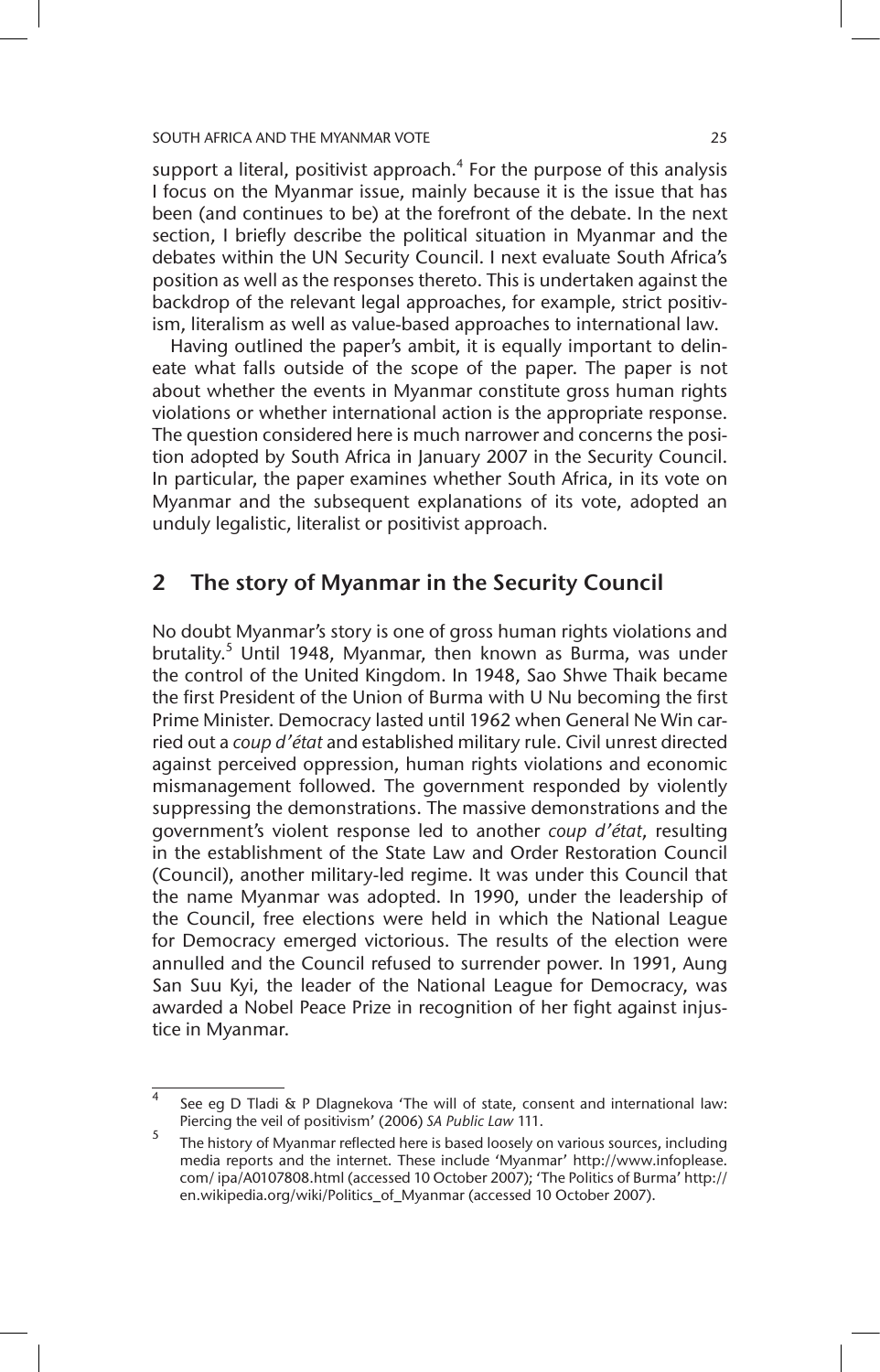The period of military rule has been characterised by oppression and human rights violations.<sup>6</sup> The recent prolonged house arrests, for the third time, of Aung San Suu Kyi, have served to heighten international scrutiny of the human rights situation in Myanmar. A series of pro-democracy demonstrations across Myanmar, including recent demonstrations by Buddhist monks, were met by a military show of force, leaving a number of people of dead.<sup>7</sup> The situation in Myanmar situation has led to calls for the UN to do something.

On 12 January 2007 a draft Resolution was introduced in the Security Council by the United Kingdom and the United States.<sup>8</sup> The draft Resolution called on the ruling junta to 'cease military attacks' and to put 'an end to human rights and humanitarian law violations'. The draft Resolution also called on the government of Myanmar to 'begin without delay a substantive political dialogue' with a view to 'genuine democratic transition'. The government of Myanmar was further called upon to, *inter alia,* 'allow freedom of expression' and to unconditionally release Aung San Suu Kyi. The draft Resolution was not passed, mainly because Russia and China exercised their veto power. However, what raised eyebrows, both within South Africa and abroad, was South Africa's decision to associate itself with Russia and China and to vote against the draft Resolution.

## 3 Evaluating South Africa's position

A useful starting place for evaluating South Africa's position is the statement by Ambassador Dumisani Kumalo, South Africa's Permanent Representative to the UN, in which he explained South Africa's vote.<sup>9</sup> The South African Permanent Representative begins his statement as follows:

I regret to inform this Council that South Africa will vote against the resolution on Myanmar. My government decided on this action based on the following three reasons.

 $6$  The human rights situation is captured in the Congressional Testimony provided by Tom Malinowski on 'Human Rights in Burma' 7 February 2006 http://hrw.org/ english/ docs/2006/02/10/usint12658\_txt.htm (accessed 11 November 2007).

<sup>7</sup> G Peck 'Generals aloof from turmoil in their new capital' *Pretoria News* 4 October 2007 10; SAPA-AP 'Crackdown on Myanmar Protesters' *Pretoria News* 4 October 2007 10; SAPA-AFP and Reuters '"We will send loving kindness to them": Monks plead for peace in face of security forces attack' *Pretoria News* 27 September 2007 14.

 $\frac{8}{9}$  UN Doc S/2007/14.

The statement is available at http://www.southafrica-newyork.net (accessed 10 October 2007).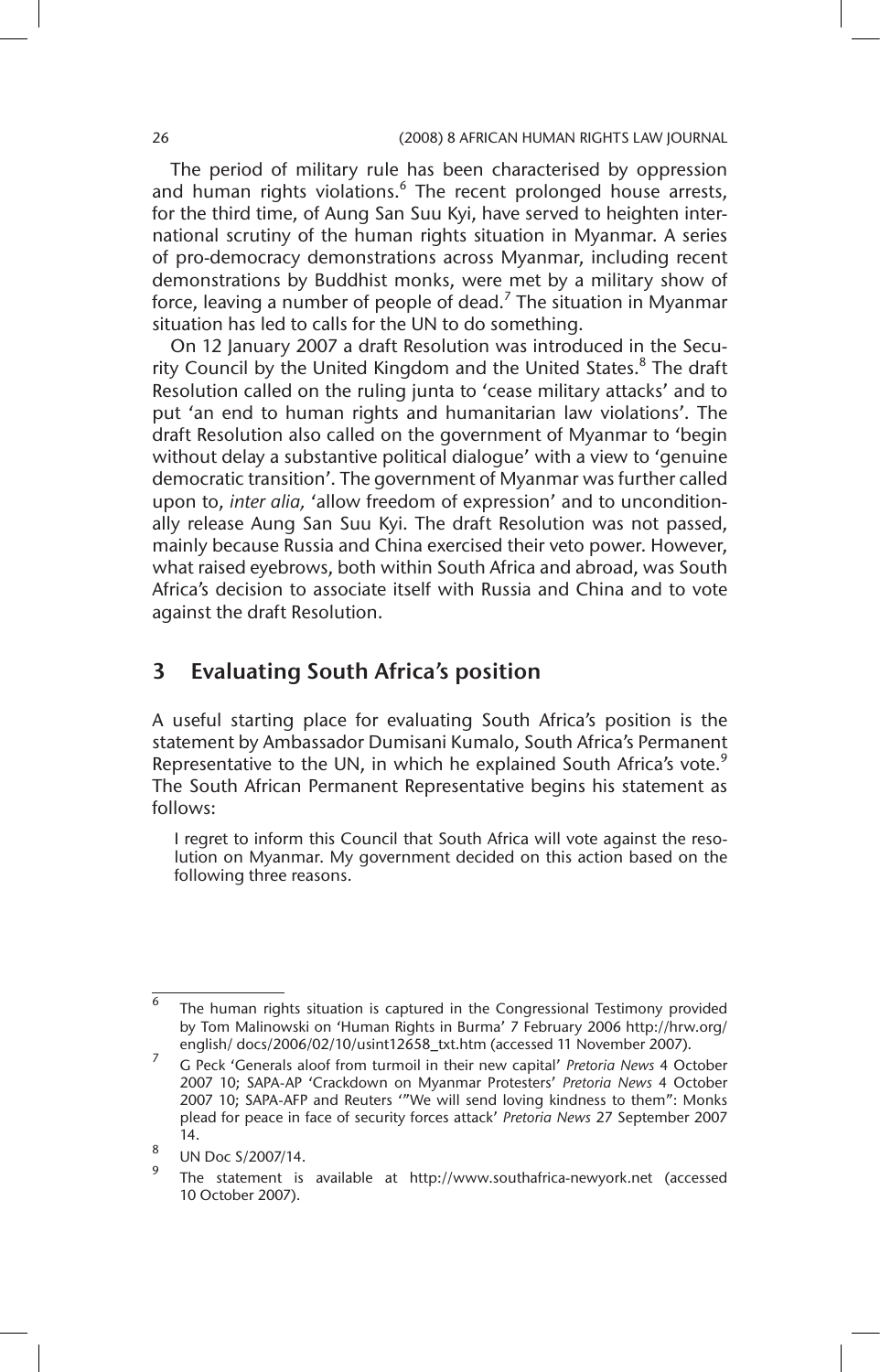Before explaining the reasons for the vote, Ambassador Kumalo adds that he wishes to 'reaffirm that my delegation is concerned about the situation in Myanmar'. Both the fact that the ambassador expressed 'regret' that South Africa will vote against the resolution and the statement that South Africa is 'concerned' about the situation in Myanmar, are relevant in setting out what the vote (and this article) is *not* about. The South African vote was not about whether there were human rights violations in Myanmar, nor about whether action had to be taken to deal with the situation. What is worthy for analysis is the international law argument put forward by South Africa in voting against the Resolution.

There are three reasons put forward by South Africa's Permanent Representative for his country's decision to vote against the Resolution. First, in the view of South Africa, the Resolution would 'compromise the "good offices" of the Secretary-General' in dealing with the matter. Second, the statement notes that the issues raised in the draft Resolution are best dealt with by the newly-established UN Human Rights Council. Finally, and most important for our purposes, in the view of South Africa the draft Resolution 'does not fit with the Charter mandate conferred on the Security Council which is to deal with matters that are a threat to international peace and security'.

The first two reasons are purely institutional in that they suggest different forums within the UN system that are appropriate to deal with the matter. While the final reason is also institutional in that it specifies that the Security Council is an inappropriate forum for the matter, it is also normative in that it provides a reason why the Council should not deal with this matter. There is also an important relationship between the final reason and the first two reasons, that is that the 'good offices of the Secretary-General' and the Human Rights Council are more appropriate forums for this matter because the Charter of the UN does not allow the Security Council to deal with the matter. Nevertheless, it is the final reason that caused a stir, and it is on this reason that I focus.

South Africa was criticised for this position which is said to signify a 'betrayal of our noble past'.<sup>10</sup> The arguments raised against the position adopted by South Africa on the Myanmar situation are numerous, but can be summarised as involving four related assertions.<sup>11</sup> First, the arguments point to the fact that human rights abuses no longer fall within the category of issues that are shielded from international scrutiny, as is shown by international developments since the end of World War II. Thus, the mere fact that violations of human rights take place is sufficient to trigger the concern of the international community. Second, critics of South Africa's position seem to suggest that gross

<sup>&</sup>lt;sup>10</sup> 'The idiocy of SA's foreign policy' (n 1 above) 12.

Eg see Dugard (n 2 above) 6.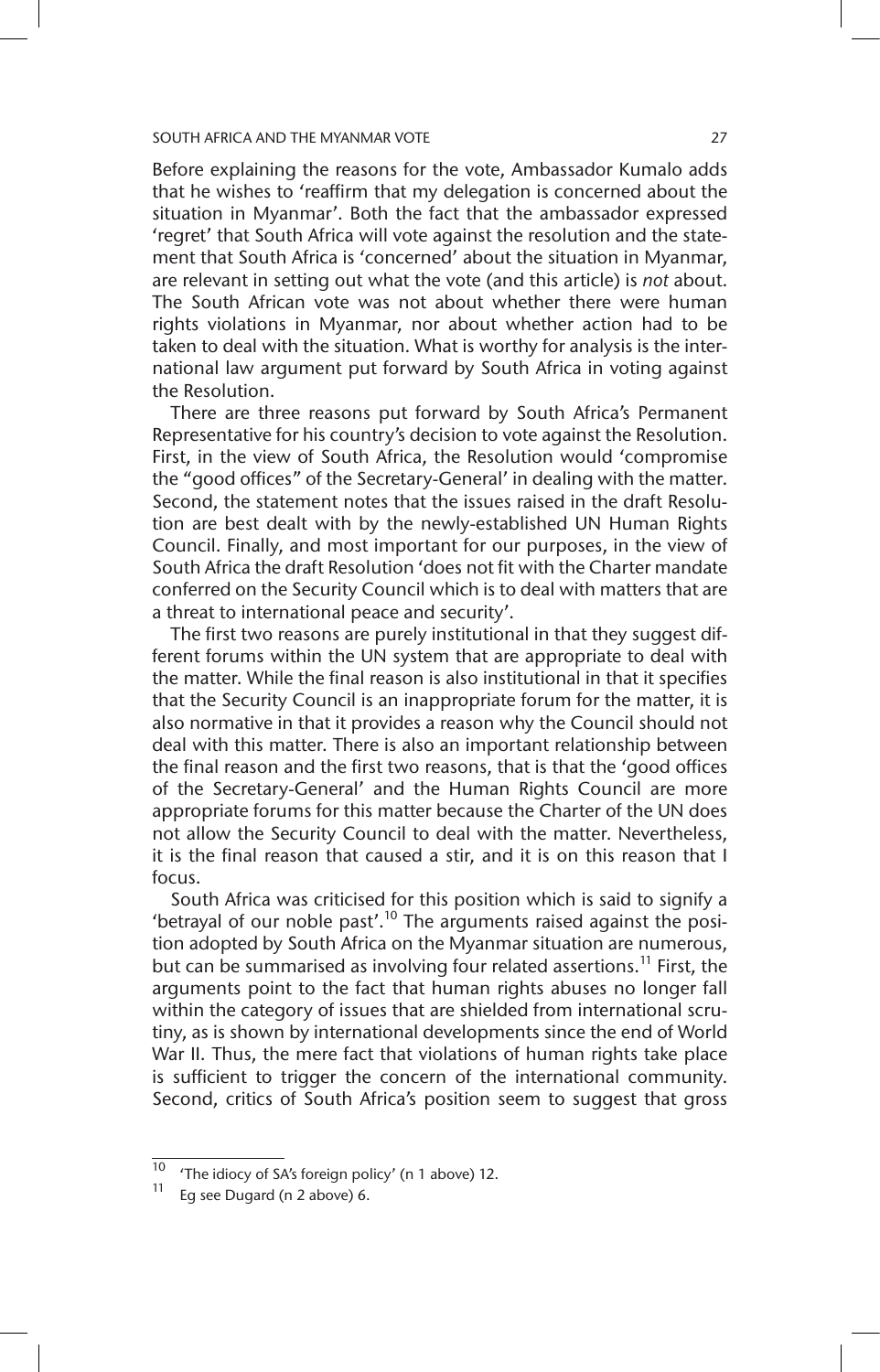human rights abuses, *per se*, constitute a threat to international peace and security. Third, and this is linked to the first two arguments, critics of South Africa's position point to the fact that the Security Council on several occasions found that apartheid (a policy with internal applications) was deemed to constitute a threat to international peace and security. Finally, encapsulating all the above points, the view adopted is that South Africa has adopted 'an extremely legalistic' approach to the provisions in the UN Charter relating to the powers of the Security Council.<sup>12</sup> Other arguments  $-$  for example arguments that other UN organs or institutions such as the Human Rights Council are ineffective — although falling outside the scope of this paper, have also been raised and therefore deserve mention.

## 4 The limits of Security Council power: International peace and security

In evaluating the arguments raised against South Africa's position, it is useful to begin with the overarching argument, that is that South Africa's position is positivist or 'extremely legalistic'. My sincerely held views on the matter reflect my general approach to international law. In the past I have argued against a positivist approach to international law.<sup>13</sup> In other words, I support a value-based, purposive approach to law and not 'an excessively legalistic' approach. It is this valuebased approach that informs my approach to the proper role of the UN Security Council. Months before South Africa assumed its seat as a non-permanent member of the Council, and certainly before South Africa was confronted with criticism against the positions adopted at the Council, I concluded a paper with the following remarks:  $14$ 

In order to promote the rule of law in international law, all subjects and organs of international law must be bound by rules of the legal system and none can be allowed to operate above the legal system. One way that the Security Council can be held accountable for its use of power, is through constant scrutiny by observers.

In order to hold the Security Council accountable, it is important that its mandate be fully understood. In terms of the Charter of the UN, the Security Council has the 'primary responsibility for the maintenance

<sup>12</sup> 'Foreign affairs irony' (n 1 above). In his report in *The Star*, Peter Fabricius, who has been one of the most outspoken journalists on this issue, notes that the position adopted by South Africa as regards Myanmar, is 'widely condemned as excessively legalistic'; Fabricius 'SA makes u-turn on Myanmar debacle' (n 1 above).

<sup>&</sup>lt;sup>13</sup> Tladi & Dlagnekova (n 4 above).

D Tladi 'Reflections on the rule of law in international law: The Security Council, international law and the limits of power' (2006) 31 *South African Yearbook of International Law* 231 243.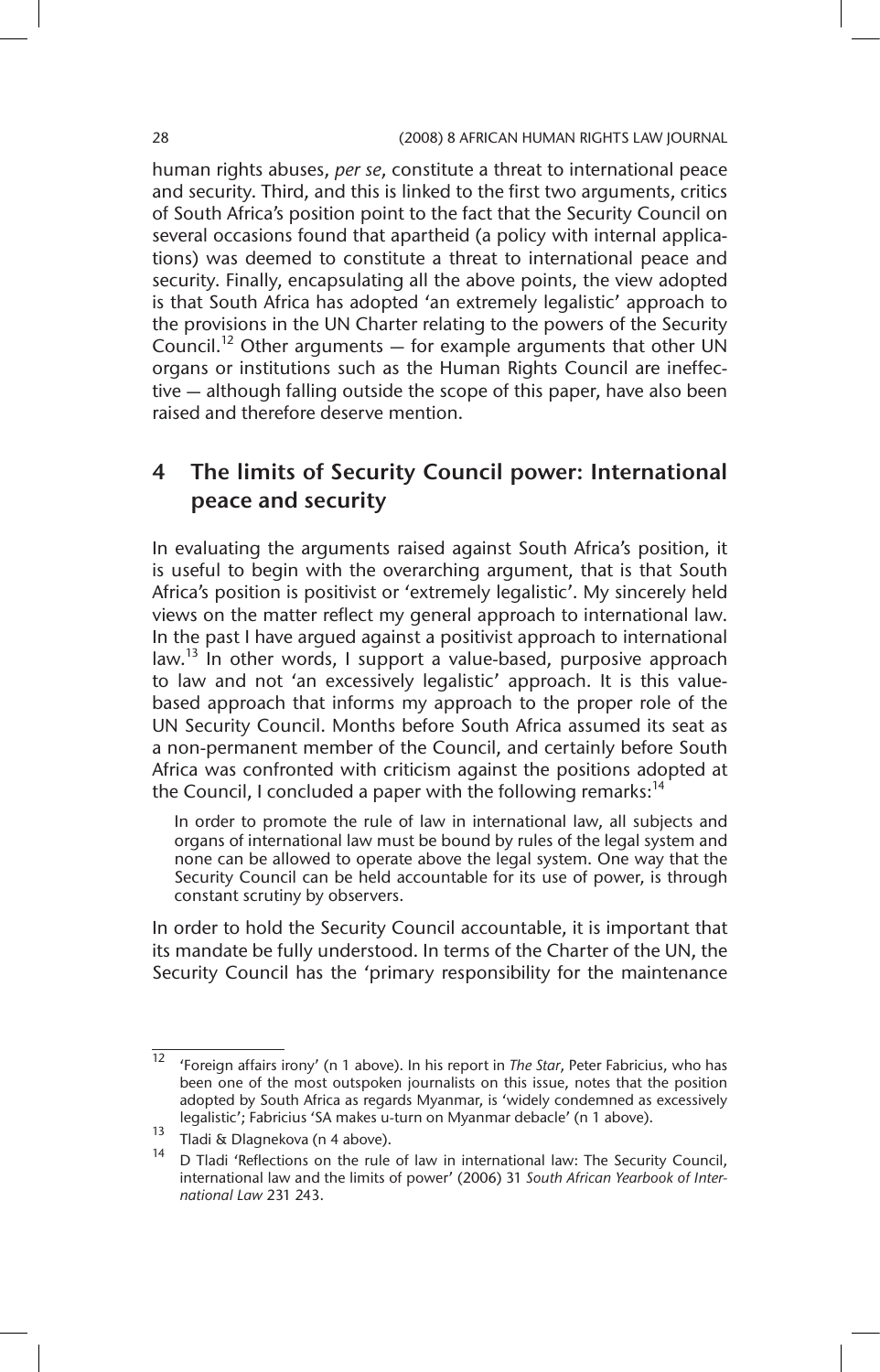of international peace and security'.<sup>15</sup> Further, article 39 provides the trigger requirements for Security Council action under chapter VII:

The Security Council shall determine the existence of any threat to the peace, breach of the peace, or act of aggression and shall make recommendations, or decide what measures shall be taken in accordance with articles 41 and 42, to maintain or restore international peace and security.

It is on this basis that South Africa adopted the position that it did with respect to Myanmar. The question raised by this article is whether the position is 'excessively legalistic'. In other words, does the approach adopted rely too much on a literal and textual interpretation of the provisions of the Charter?<sup>16</sup> Without question, the approach adopted by South Africa in the Myanmar vote is consistent with a textual interpretation of the Charter. But does it reflect an approach that ignores other values?

In interpreting article 39 of the Charter, the context of the provisions as well as the context of the far-reaching powers of the Council must be borne in mind. In this regard, it must be remembered that the composition of the Security Council raises questions about the legitimacy of the institution: an institution where, essentially, five states have ultimate power internationally. From a moral point of view, and not a purely textual (or 'excessively legalistic') point of view, it would seem appropriate to raise concerns about such an institution wielding unlimited power. This fear is aptly reflected by Koskenniemi, who holds as follows: $^{17}$ 

Given the Council's composition and working methods, its monopolisation of UN resources and the public attention focused on the Council is problematic. The dominant role of the permanent five, the secrecy of the Council's procedures, the lack of a clearly defined competence and the absence of what might be called a legal culture within the Council hardly justify enthusiasm about its increased role in world affairs.

Raising the same concern, Franck has commented that $^{18}$ 

[w]hile the Council has the power to act on behalf of the UN as a whole and to commit its members to action under Charter article 25, it is only a distorted miniature executive council of the UN membership. A third of its members are unelected. To assert the legitimacy of its actions … the Council must be seen to be acting in accordance with established procedures and limitations.

<sup>&</sup>lt;sup>15</sup> Art 24(1) Charter of the United Nations.

<sup>&</sup>lt;sup>16</sup> The 1969 Vienna Convention on the Law of Treaties provides that treaties (and the Charter is a treaty) are to be interpreted 'in good faith in accordance with the ordinary meaning to be given to the terms of the treaty in their context and in the light of its object and purpose'.

<sup>17</sup> M Koskenniemi 'The police in the temple. Order, justice and the UN: A dialectical view' (1995) 6 *European Journal of International Law* 325 327.

<sup>18</sup> TM Franck *Fairness in international law and institutions* (1995) 218. See also S Wheatley 'The Security Council, democratic legitimacy and regime change in Iraq' (2006) 17 *European Journal of International Law* 531 532.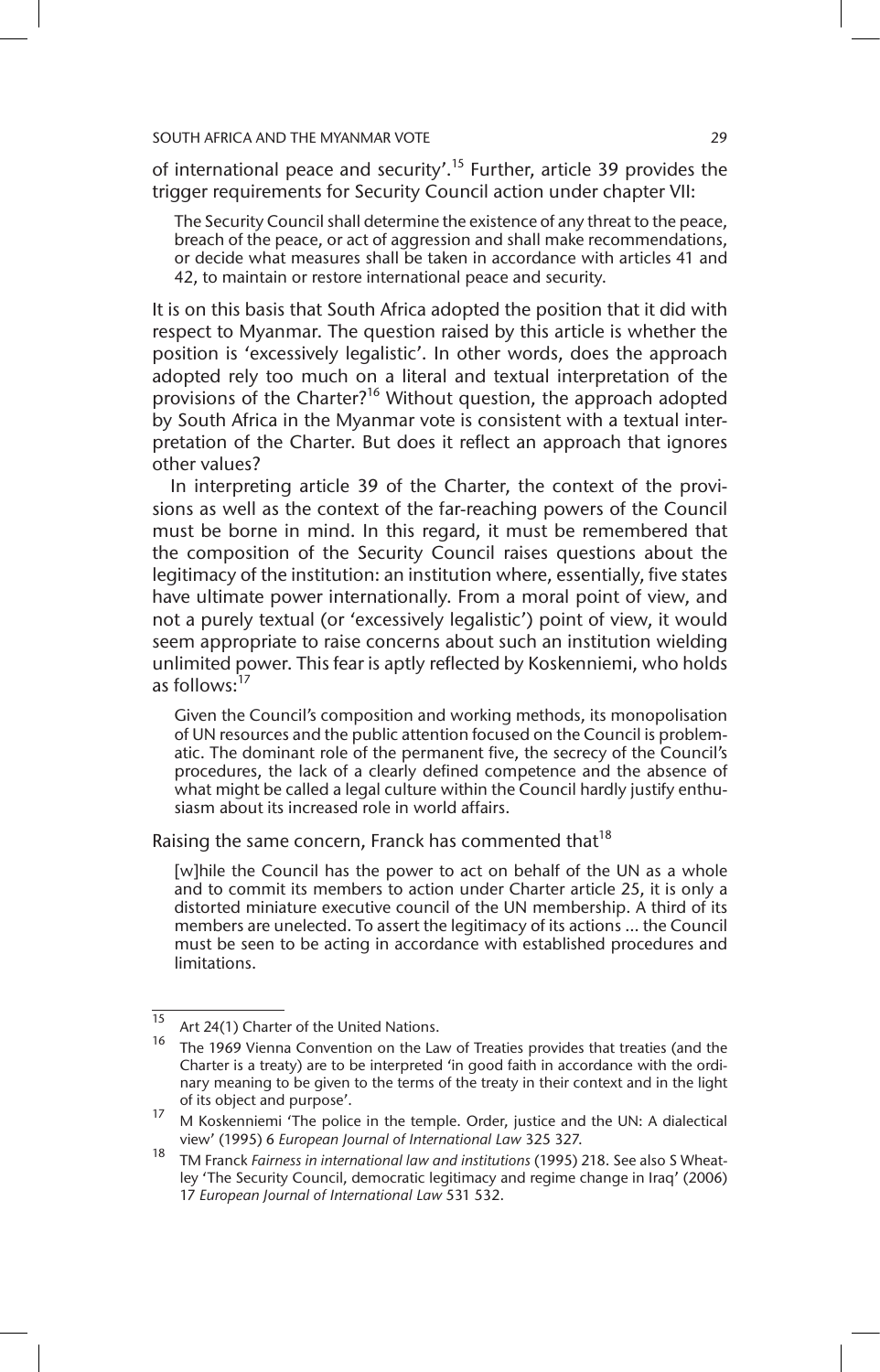These concerns are real and suggest a need to restrictively interpret the powers of the Security Council, not for narrow legalistic reasons, but for reasons based on moral notions of legitimacy and democracy. It is true that this assertion, against which few would argue, does not respond directly to the more specific concerns raised about human rights as a justification for an expansive interpretation of the mandate of the Security Council. However, it is important, first and foremost, to raise the issue about the framework within which the Council is supposed to function, and then to juxtapose this framework against the human rights arguments raised in connection with Myanmar.

It seems clear that we have to accept that there are legal limits to the power of the Security Council.<sup>19</sup> The question is as to where those limits lie.<sup>20</sup> In particular, what are the limits of the discretionary power afforded to the Council under article 39 of the Charter? A purely logical approach (assuming one accepts that this discretion is not unfettered) would be that the issue at hand must raise questions of international peace and security, that is, there is a situation that either threatens or breaches international peace and/or security or an act of aggression. In my view, the conclusions reached by De Wet about what would constitute a threat to international peace are correct.<sup>21</sup> Having analysed various approaches, ranging from the broad to the narrow definitions, she argues that international peace has to be taken to mean the absence of armed conflict between states.<sup>22</sup> A threat to the peace, therefore, means a situation that has the potential of disturbing this 'absence of armed conflict'. As she correctly states (and consistent with the concerns raised about legitimacy above), to adopt a different view would imply 'unlimited discretion' which in turn would 'ignore the structural limitations which are necessary for the efficient functioning of the Charter system'.<sup>23</sup>

The idea that, from both a purely legal and a moral/value-based perspective, there is a need to interpret the powers of the Council restrictively should, in my view, form the framework for the analysis of the Council's role in the case of human rights violations.<sup>24</sup> Against

 $\frac{19}{20}$  Tladi (n 14 above).

<sup>20</sup> For a comprehensive study of the limits of the power of the Council, see E de Wet *The Chapter VII powers of the United Nations Security Council* (2004).

<sup>&</sup>lt;sup>21</sup> De Wet (n 20 above) 138-144.

<sup>&</sup>lt;sup>22</sup> De Wet (n 20 above) 144.

 $\frac{23}{24}$  As above.

Dugard, in disagreement with this position, makes the following observations: 'And now there is new support for [human rights offenders] in the form of arguments raised by South Africa in the Security Council in respect of human rights violations in Myanmar and Zimbabwe. The Security Council is illegitimate by reason of its composition which means that its powers should be restrictively construed.' J Dugard 'The future of international law: A human rights perspective — With some comments on the Leiden School of International Law' (2007) 20 *Leiden Journal of International Law* 729 733.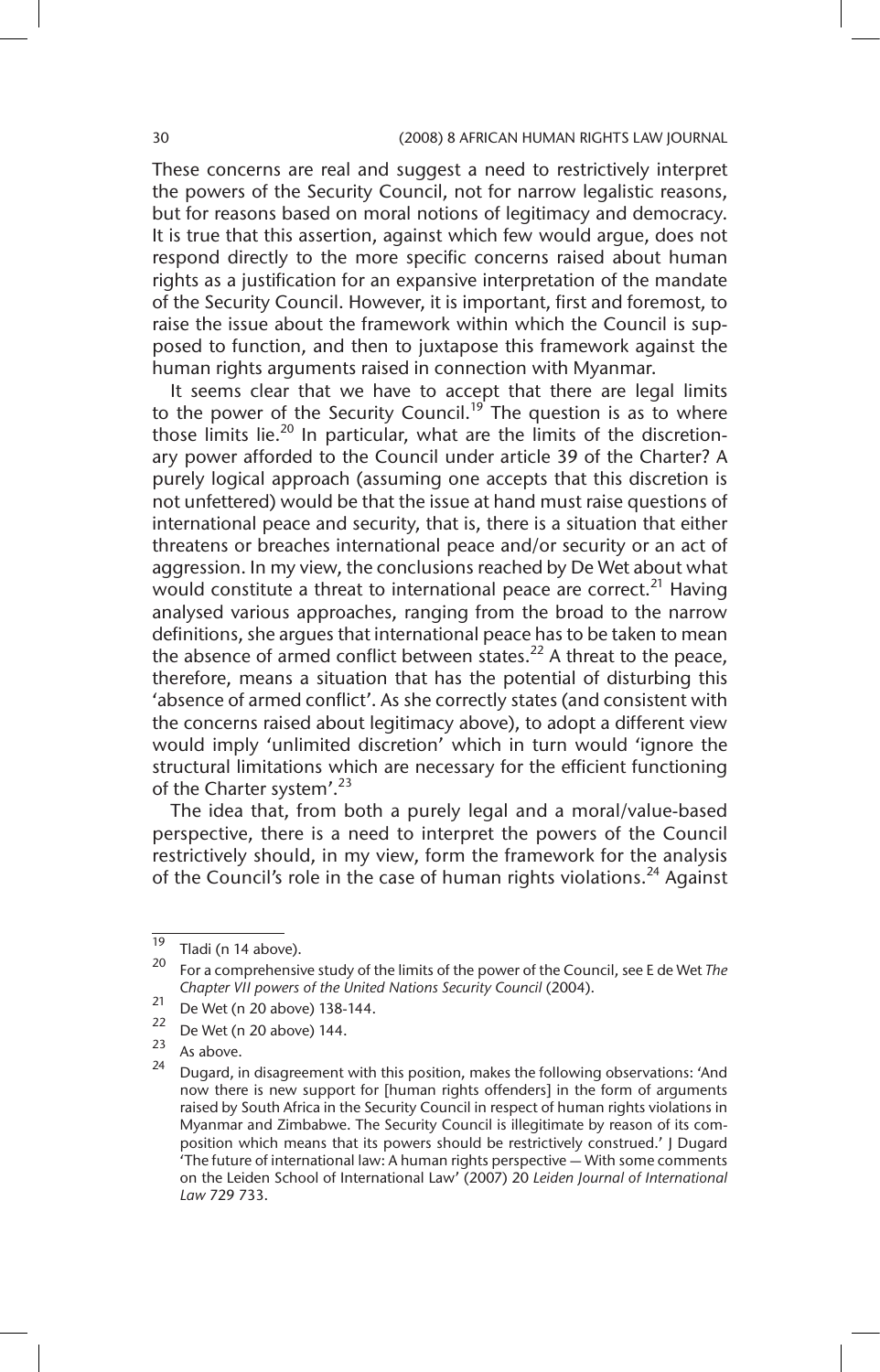this background, I now turn to evaluate the human rights arguments that have been used to suggest that South Africa should have adopted a different position on account of the human rights situation in Myanmar.

## 5 Human rights violations, international peace and the Security Council

As mentioned above, the human rights argument for Security Council intervention in Myanmar is based on three interrelated elements. First, that human rights violations no longer can be deemed to be an internal affair; second, that human rights violations are, *per se,* a threat to international peace and security; and third, that the numerous resolutions adopted by the Security Council against apartheid South Africa should be instructive in the case of Myanmar. I will deal with each of these arguments in turn.

The first argument, that human rights are the concern of the international community and can no longer be deemed to be the exclusive concern of domestic law, is not open to debate.<sup>25</sup> The notion that human rights law is the concern of the international community has its roots in the Nuremburg tribunal and is reflected in the myriad international human rights instruments adopted since the end of World War II. However, the fact that human rights are the concern of the international community does not take us very far in this debate. This fact is not authority for the view that the Security Council, the 'distorted miniature executive council of the UN membership', is mandated to deal with human rights issues that do not involve international peace and security. All that it tells us is that human rights violations, wherever they occur, are the responsibility of the international community. This means that the UN Human Rights Council, the body created by the international community specifically to deal with human rights issues, or the UN General Assembly, the body most representative of the international community, could never be faulted for taking action in Myanmar or any other situation of human rights violations. I leave aside, for now, the perceived ineffectiveness of the Human Rights Council and the General Assembly. What is important, though, is that the place of human rights as a concern of the international community cannot, without more, bestow on the Security Council the mandate to intervene in Myanmar or any other situation.

The second argument, on the other hand, raises fundamental questions that need to be answered with reference to the framework presented above. In terms of the argument, any situation which

<sup>25</sup> J Dugard *International law: A South African perspective* (2005). While I quote only one source, this fact is truly trite and can be confirmed by any textbook on international law or international human rights.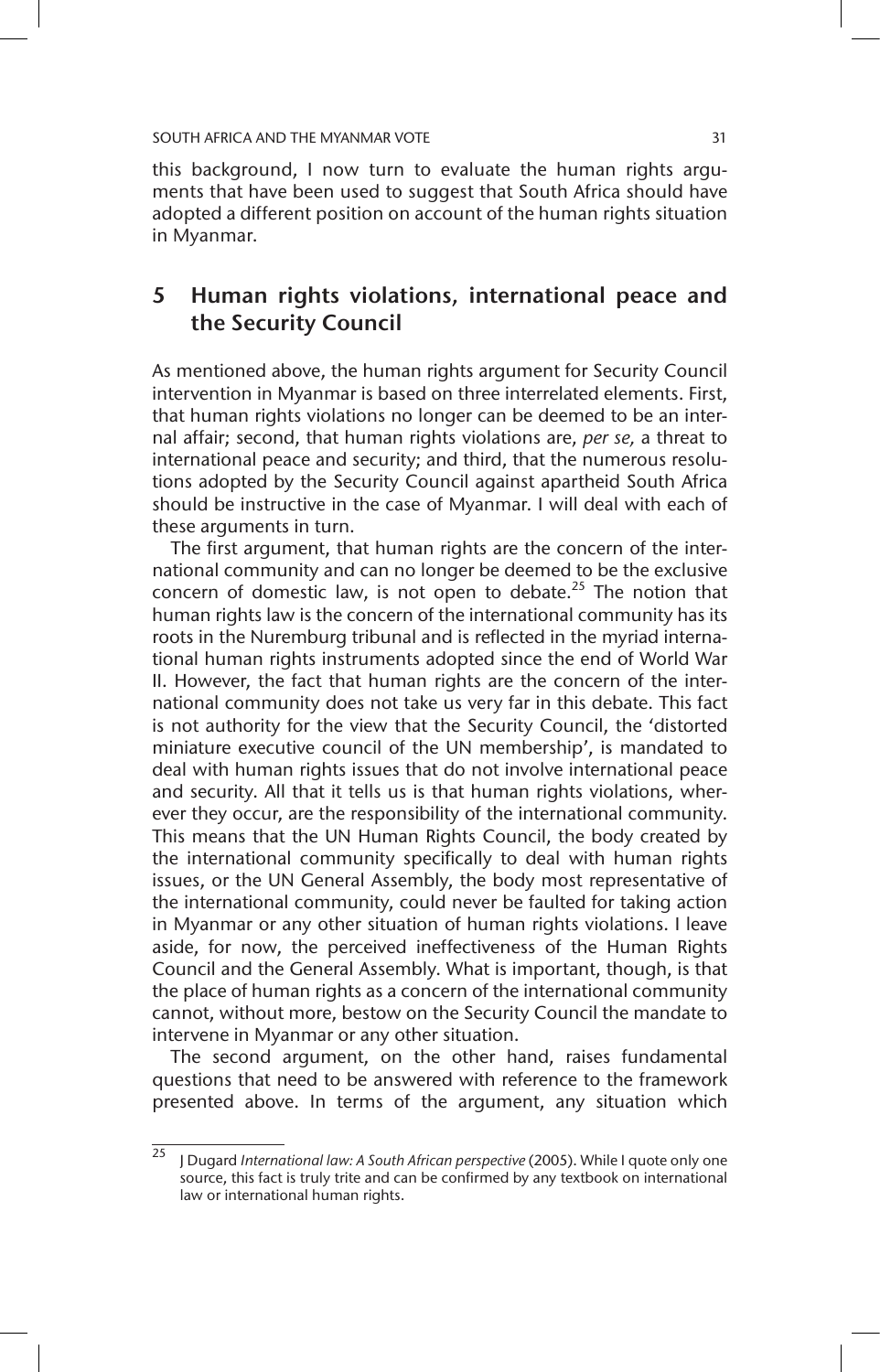amounts to a violation of human rights (particularly massive or gross human rights violations) should be the concern of the UN Security Council. In rejecting this notion, De Wet explores some of the legal reasons that are advanced for this position and determines that they are not convincing.<sup>26</sup> It is unnecessary to here repeat these arguments and De Wet's responses to them. It suffices to say that they are based on a purposive interpretation of the Charter and the *erga omnes* nature of some human rights, that is, that they are the concern of all humankind.<sup>27</sup> In responding to these arguments, it is necessary to be honest about their nature. The argument that human rights violations, *per se*, constitute a threat to international peace and security reflect sincerely held beliefs about the importance of human rights. What the argument says is that human rights are important and they must be protected at all costs, even at the cost of the legitimacy of the international system. Indeed, human rights are important and must be protected, without threatening the integrity of the system. However, the weakness of the argument that all serious human rights violations should be handled by the Security Council, whether threatening international peace and security or not, is that it implies that *all important* issues should be dealt with by the UN Security Council. The test for whether the Security Council, this body with serious democratic deficiencies, should act is no longer whether there is a threat or breach of international peace or security, but rather whether the issue is important internationally (and has a high profile). Apart from the fact that this is highly problematic from a legal point of view, it also poses a serious danger to the integrity and further development of the international legal system and, in particular, the international human rights system.

This discussion begs the question, though, why adherents to the human rights-constitutes-a-threat-to-international-peace arguments, believe all important issues belong in the Security Council. I would propose that the reason must be because of a perception that the Security Council gets things done and that all other UN organs and institutions are ineffective talk shops. This argument falls outside the scope of this paper, but nevertheless two points can be offered in response. First, if it is true that the Security Council is the only effective organ of the UN, then, surely, if we are concerned about the protection of human rights internationally, the response should not be to send everything to the Security Council, but rather to put in place measures that will ensure that bodies that are appropriate to deal with human rights issues are strengthened so as to make them more effective. Second, while recognising the power that the Security Council yields, it is important not to overstate its effectiveness (power should not be equated with effectiveness). There are countless situations which can

 $\frac{26}{27}$  De Wet (n 20 above) 142.

As above.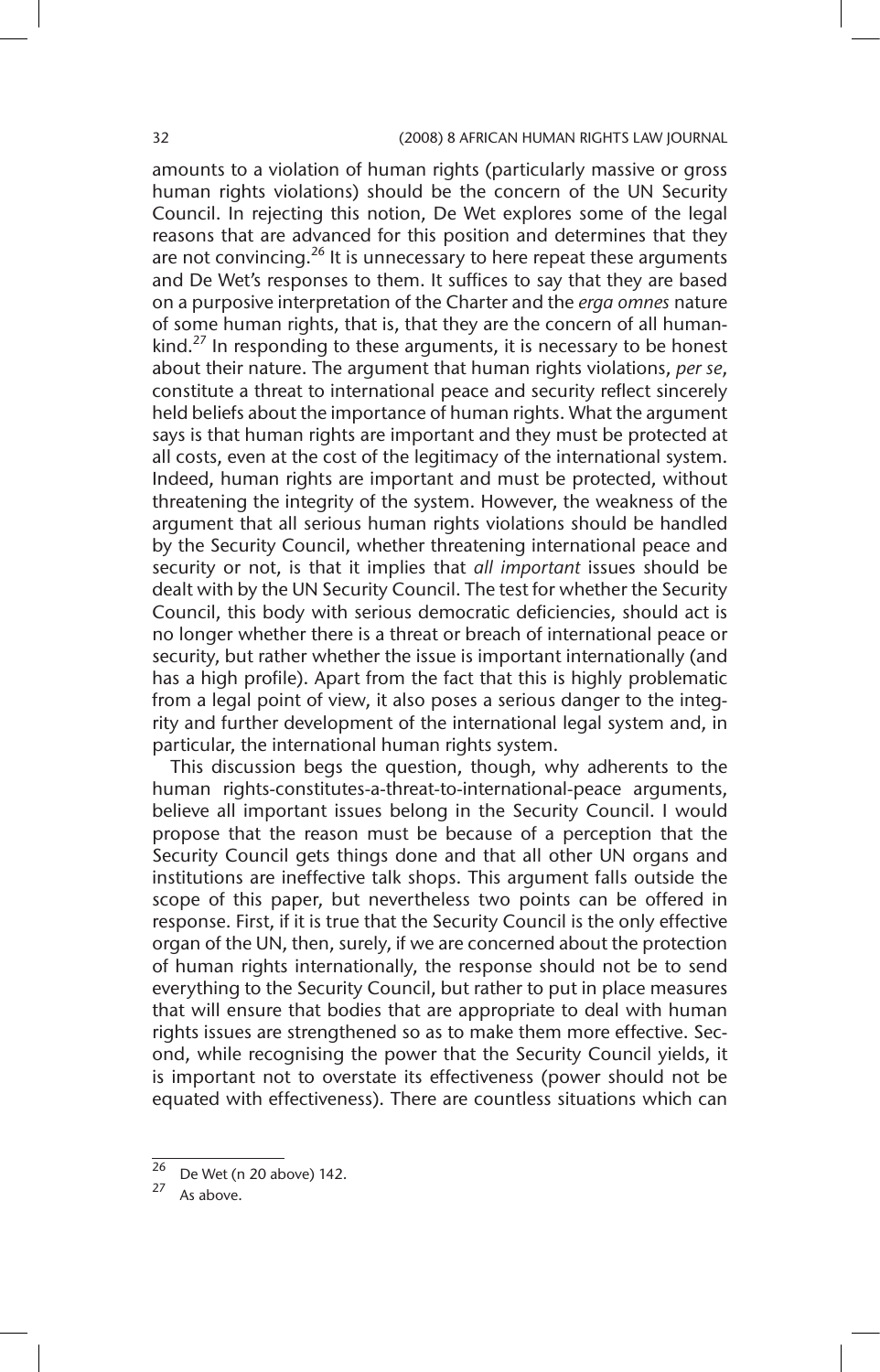more realistically be deemed to constitute threats to international peace and security and with which the UN Security Council has been seized, which have not been resolved, notwithstanding the Council's protracted involvement.<sup>28</sup>

Finally, it is appropriate to address the argument that apartheid, although not constituting a classic case of a threat to peace, was the subject of numerous UN Security Council Resolutions. In terms of this argument, the rationale that was used in the case of apartheid should be used in the case of Myanmar. The reliance on the apartheid situation is misplaced, principally because in the case of apartheid, a link between apartheid and a threat to international peace and security was established. In this regard, it is important to draw a clear distinction between the types of resolutions adopted by the Security Council with respect to South Africa.<sup>29</sup> The Security Council adopted only one resolution with respect to apartheid under chapter VII.<sup>30</sup> The rest of the resolutions were adopted under chapter VI. $^{31}$  The distinction is relevant because the mandates of the Council under these chapters are different. The threshold for action under chapter VI is much lower and is met where there is a situation 'which is likely to endanger international peace'. As Dugard points out, it is clear that the Council considered apartheid to be a situation that constituted 'a "potential threat" to international peace *and not an actual "threat to the peace" or "breach of the peace"'*. 32 I cite Dugard here because, while he has also relied on the comparison between Myanmar and apartheid to criticise the restrictive interpretation of the threat to international peace requirement, he himself has recognised this distinction previously.

It must be said that the draft Security Council Resolution on Mynamar does not declare itself to be a chapter VII resolution. I have used the notion of a 'threat to the peace' as the basis for analysis principally because the debates within the Council, as well as the subsequent critique of South Africa's position, have all assumed the 'threat to the peace' dimension as the focus of the debate. More to the point, while the 'potential threat' to international peace requirement in chapter VI imposes a lower threshold, the need to provide evidence of a *potential* threat nevertheless remains. This means that, while it is not necessary

 $28$  These include the Middle East conflict, Iran, Darfur and, before the US invasion, Iraq.

<sup>29</sup> For a full discussion, see Dugard (n 25 above) 487*.* Interestingly, Dugard in his lecture (n 2 above), while comparing the Myanmar situation to apartheid, does not highlight these differences which he clearly highlights in the textbook.

<sup>30</sup> UN Security Council Resolution 418 of 1977. Resolution 421 of 1977 was adopted pursuant to Resolution 418 and set up mechanisms of implementation.

<sup>&</sup>lt;sup>31</sup> There are numerous examples, but one can mention Resolution 417 of 1977, Resolution 189 of 1964, Resolution 190 of 1964 and Resolution 282 of 1970.

<sup>32</sup> Dugard (n 25 above) 487. See B Simma *The Charter of the United Nations: A commentary* (1994) 610, who says that 'an abstract distinction between the threat to the peace and the mere endangering of peace does not seem possible'.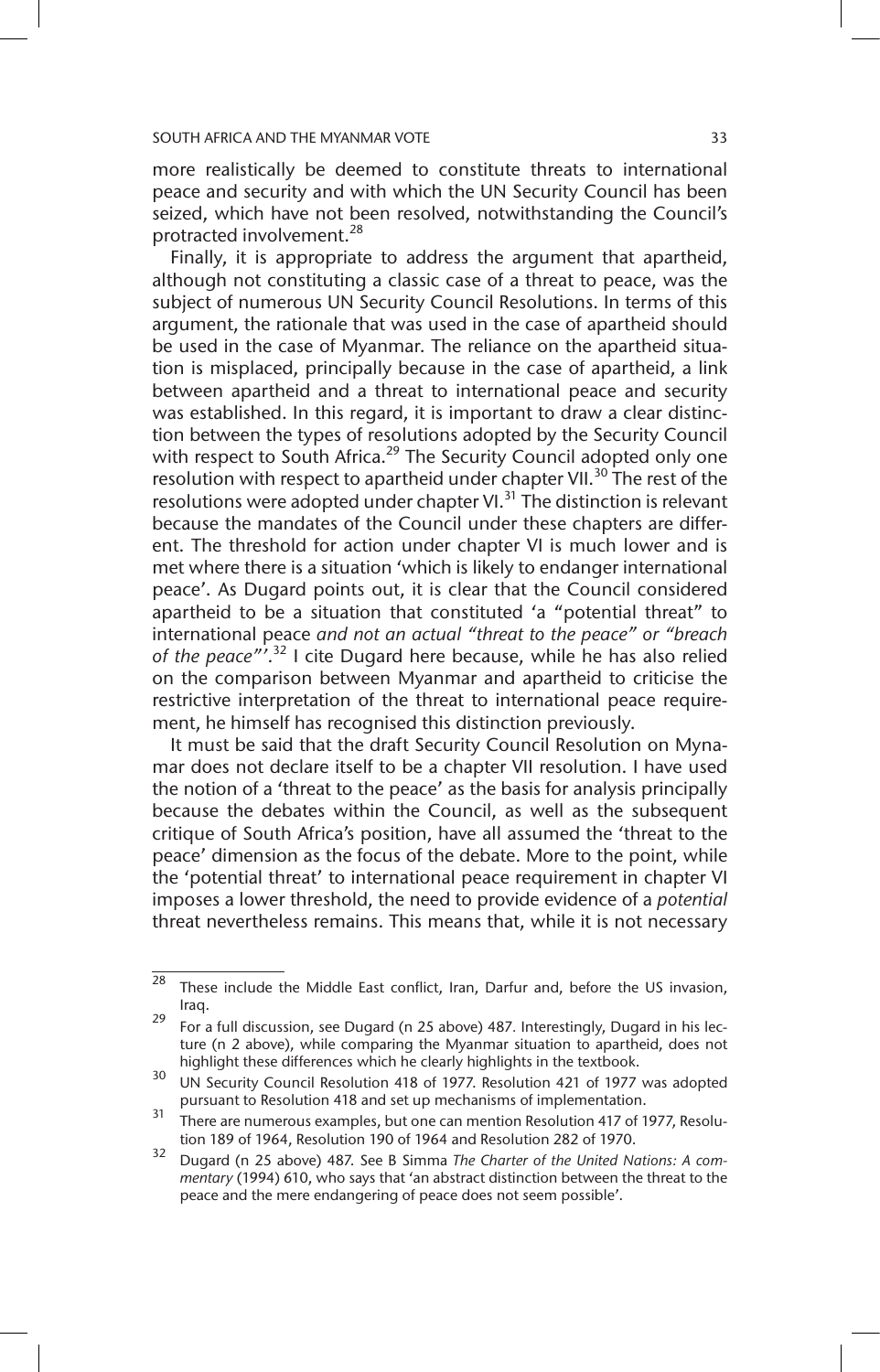to show an *actual* threat to the peace, the *potential* must nevertheless be shown.<sup>33</sup> The result is that the mere existence of serious human rights violations, by itself, does absolve us from the responsibility to provide some evidence linking the violation to international peace and security.

While comparison between the resolutions adopted by the Council under chapter VI and the Myanmar situation are inappropriate because of the difference of the mandate of the Council under the respective chapters, the comparison between the Myanmar situation and the Security Council Resolution 418 of 1977 is inappropriate for another, more important, reason. In Resolution 418, the link, tenuous though it may have been, between the situation in South Africa and potential destabilisation in the region was established.<sup>34</sup> It was for this reason that the Resolution primarily required states to implement an arms embargo against South Africa.

The distinction between the treatment of Myanmar in the Security Council and Resolution 418 provides an opportunity to raise another important issue. The argument advanced in this paper is *not* that the situation in Myanmar does not warrant Security Council action. Rather, the argument advanced here is that the mere fact that there are gross human rights violations does not, in and of itself, justify the Council's involvement. In order for the Council to be properly seized of the matter, an argument has to be made, which the Council must rationally consider, that there exists a threat to international peace and security. That argument was made with respect to South Africa, but not with respect to Myanmar. With Myanmar only arguments raising human rights violations were raised. Indeed, it will be recalled that South Africa, when explaining its vote against the draft Myanmar Resolution, made the following comments linked to the regional situation:

Finally, it is worth recalling that the Association of Southeast Asian Nations (ASEAN) has stated that Myanmar is not a threat to its neighbours. Just yesterday, on 11 January 2007, the ASEAN Ministers meeting in the Philippines reaffirmed that Myanmar is no threat to international peace and security.

The Council could legitimately act in the Myanmar situation if, and only if, it had been shown that there was some connection between that situation and a threat to international peace and security. In this regard, the point, already made, must be emphasised: The position taken in this paper is *not* that human rights violations or any other internal situation cannot constitute a threat to the peace, for surely it

 $\overline{33}$  Simma (n 32 above) 555.

 $34$  The second preambular paragraph of the Resolution, eg, states that the Council recognises 'that the military build-up by South Africa and its persistent acts of aggression against neighbouring states seriously disturbs the security of those states'. See also De Wet (n 20 above) 150 151. With regard to this Resolution, De Wet reminds the readers that South Africa had been involved in armed operations against Zambia and Marxist-backed forces in Angola.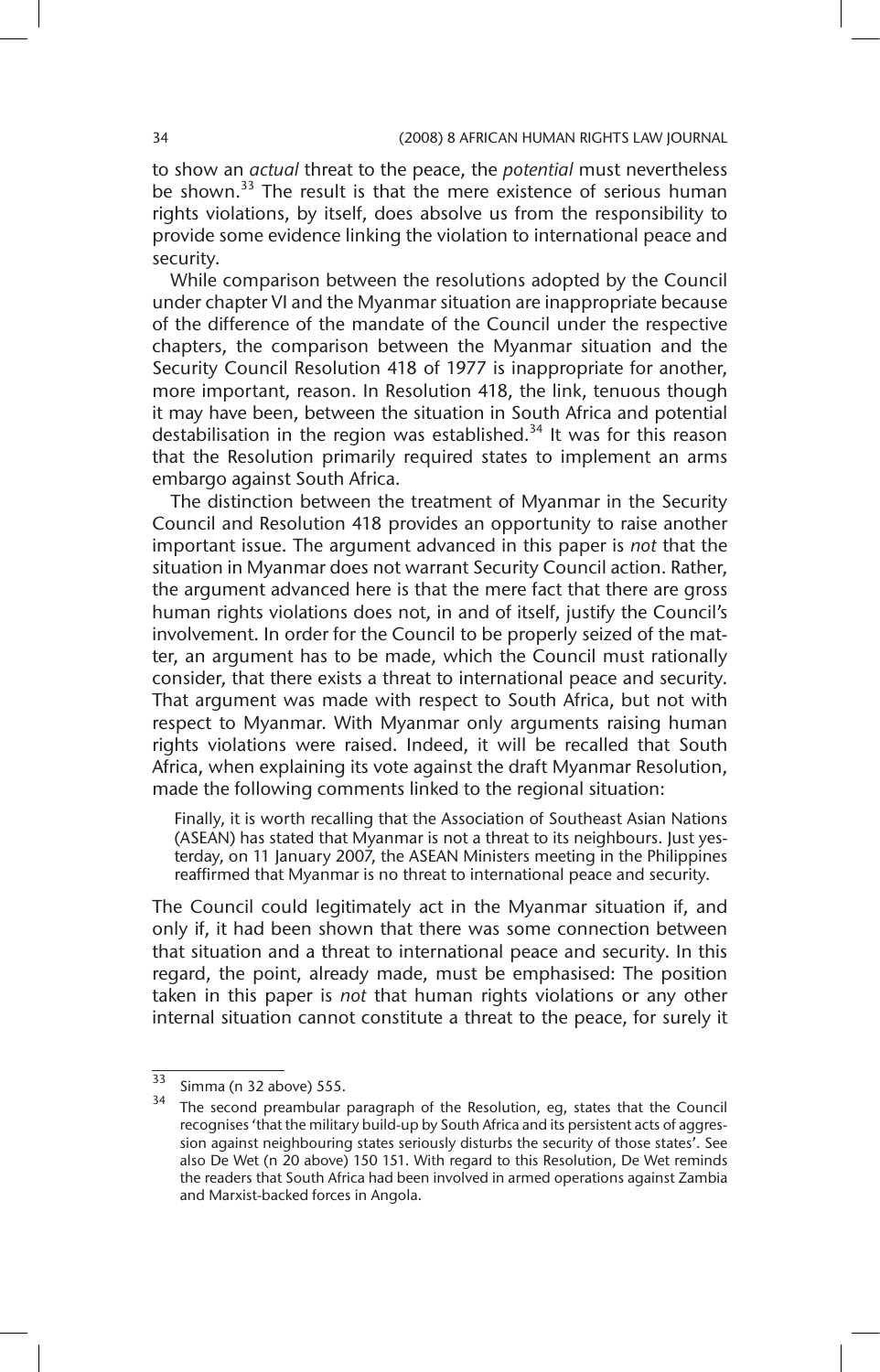can. $35$  Rather, the argument is that, in any given situation, before the Council takes up a matter, a link between the situation and a threat to international peace must be shown. In the case of Myanmar, no evidence has been provided to substantiate such a link. Had the Security Council acted in such a case (and should they act in the future under the same circumstances), then such actions would be beyond the scope of the Council's mandate and consequently illegal under international law. This does not mean that the international community should be passive. Indeed, with regards to the Myanmar situation, the international community has been everything but passive. The good offices of the Secretary-General, in the form Ibrahim Gambari, continue to seek a resolution to the Myanmar situation.<sup>36</sup> At the same time, the Human Rights Council, at a special session, adopted a strongly-worded resolution by consensus against Myanmar.37 The Resolution, amongst other things, provides that the Council '*strongly deplores* the continued violent oppression of peaceful demonstration in Myanmar<sup>38</sup> and '*urges* the government of Myanmar to ensure full respect for human rights'.<sup>39</sup>

It is apposite, at this point, to make a remark about the possible implications of this position for Africa, particularly the situation in Zimbabwe. The link between the position on Myanmar and Zimbabwe looms large in many of the discussions.<sup>40</sup> The question is whether the position outlined above implies that human rights abuses on the continent, such as in Zimbabwe, fall outside the mandate of the Security Council. The answer is no. All that the position outlined above implies is that in any given situation, whether in Zimbabwe, Myanmar or elsewhere, an argument is needed on why the particular situation qualifies as a threat to international peace and security. Thus, if it may be argued that any situation on the continent or elsewhere, including in Zimbabwe, meets this test, then the Security Council *can* place the situation on its agenda. Whether the Security Council does in fact place such a matter on its agenda will depend, unfortunately, not on considerations of human rights or international law, but rather on political considerations, flowing mainly from the interests of the five permanent members.

 $\frac{35}{35}$  Simma (n 32 above) 611 states that it now seems 'accepted that extreme violence within a state can generally be qualified as a threat to the peace'. It is clear from the rest of his analysis that some kind of link with a threat to the international peace must be shown.

<sup>36</sup> 'UN sees progress in Myanmar' published on 8 November 2007 on http://www. thetimes.co.za/News/Article.aspx?id=608685 (accessed 11 November 2007).

<sup>&</sup>lt;sup>37</sup> Res S-5/1: Situation of human rights in Myanmar. It is worth mentioning that the draft UN Security Council Resolution was no stronger in its condemnation than the adopted Human Rights Council Resolution.

 $\frac{38}{39}$  Para 1 Res S-5/1.

 $\frac{39}{40}$  Para 2 Res S-5/1.

See contributions in n 1.